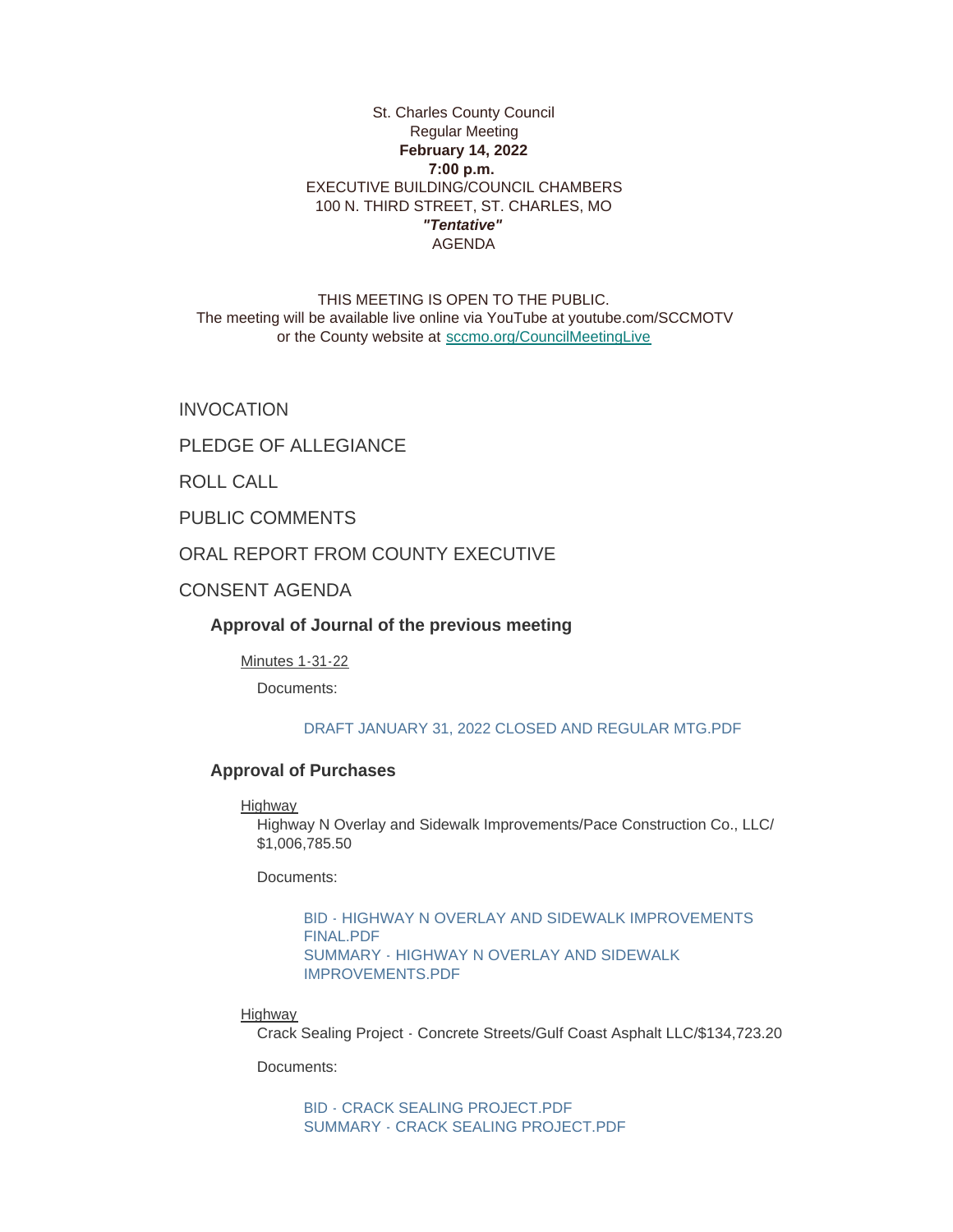#### Highway

Crack Sealing Project - Asphalt Roads/Gulf Coast Asphalt LLC/\$73,511.87

Documents:

### [BID - CRACK SEALING PROJECT - ASPHALT.PDF](https://www.sccmo.org/AgendaCenter/ViewFile/Item/10599?fileID=31608) [SUMMARY - CRACK SEALING PROJECT - ASPHALT ROADS.PDF](https://www.sccmo.org/AgendaCenter/ViewFile/Item/10599?fileID=31609)

#### Highway

2022 Concrete Removal and Replacement B/M & H Contractors, Inc./ \$2,071,965.00

#### Documents:

[BID - 2022 CONCRETE REMOVAL AND REPLACEMENT B.PDF](https://www.sccmo.org/AgendaCenter/ViewFile/Item/10593?fileID=31583) [SUMMARY - 2022 CONCRETE REMOVAL AND REPLACEMENT](https://www.sccmo.org/AgendaCenter/ViewFile/Item/10593?fileID=31584)  B.PDF

#### **Highway**

Ready Mix Concrete/Multiple Bidders: **Eastern Ready Mix Inc**., **Western Ready Mix, Schreiter Ready Mix**,/\$542,000.00

Documents:

### **BID - READY MIX CONCRETE PDF** [SUMMARY - READY MIX CONCRETE.PDF](https://www.sccmo.org/AgendaCenter/ViewFile/Item/10595?fileID=31614)

#### Highway

Highway Department Vehicle Repairs/Multiple Bidders: Clarke Power Services, Inc., Viking-Cives Midwest, Inc., Discovery Design Truck Body and Equipment, Cummings, McGowan and West, Heavy Duty, COE Equipment, Inc., Rush Truck Centers of Missouri, Truck Centers Inc./\$565,000.00

Documents:

### [BID - HIGHWAY DEPARTMENT VEHICLE REPAIRS.PDF](https://www.sccmo.org/AgendaCenter/ViewFile/Item/10596?fileID=31615) [SUMMARY - HIGHWAY DEPARTMENT VEHICLE REPAIRS.PDF](https://www.sccmo.org/AgendaCenter/ViewFile/Item/10596?fileID=31590)

#### **Highway**

Plastic Pipe/Multiple Bidders: Boehmer Brothers, Core & Main, IMCO/ \$70,000.00

Documents:

[BID - PLASTIC PIPE.PDF](https://www.sccmo.org/AgendaCenter/ViewFile/Item/10597?fileID=31616) [SUMMARY - PLASTIC PIPE.PDF](https://www.sccmo.org/AgendaCenter/ViewFile/Item/10597?fileID=31592)

Information Systems

Main Firewall Replacement/CDW Government/\$875,000.00

### Documents: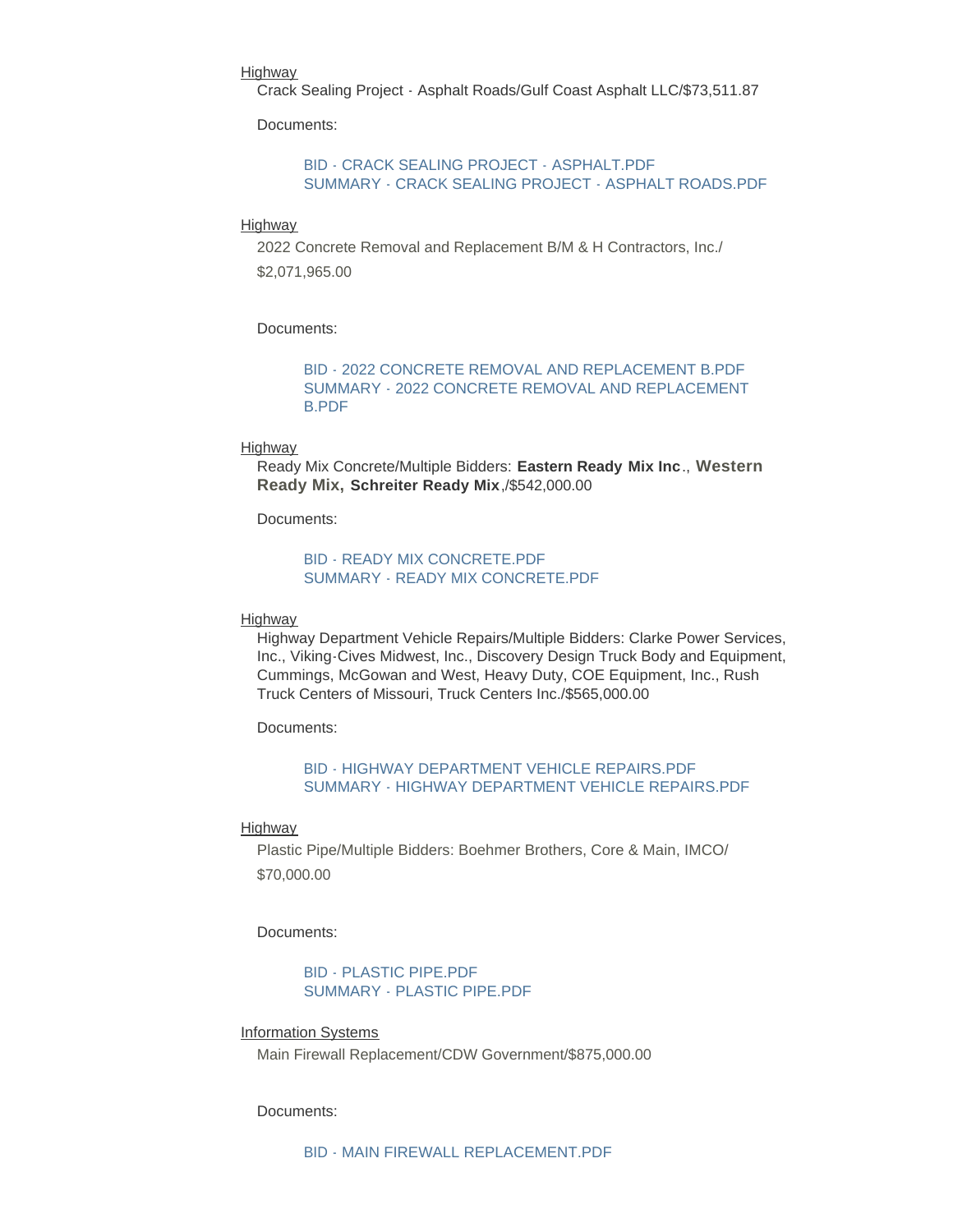## [SUMMARY - MAIN FIREWALL REPLACEMENT.PDF](https://www.sccmo.org/AgendaCenter/ViewFile/Item/10594?fileID=31586)

# **Approval of Nominations/Appointments**

### Commission on Housing Assistance

**Samantha VanNatta**/term expires 10-31-24/fills the vacant position held by Demetrius Chapman, **Robert Schnur**/term expires 10-31-24/fills the position held by Jennifer George

Documents:

#### [APPT. - COMMISSION ON HOUSING ASSISTANCE.PDF](https://www.sccmo.org/AgendaCenter/ViewFile/Item/10612?fileID=31655)

#### Flood Plain Vision Board

**Dawn Boerding** - Unincorporated St. Charles County/partial term expires 10- 31-2022, **Nathan Dunkmann** - Unincorporated St. Charles County/partial term expires 10-31-2022

Documents:

#### [APPT. - FLOOD PLAIN VISION BOARD.PDF](https://www.sccmo.org/AgendaCenter/ViewFile/Item/10616?fileID=31662)

# **Miscellaneous**

## **Registrar**

Record Destruction Request - Airport

Documents:

#### [MISC. - RECORD DESTRUCTION REQUEST, AIRPORT.PDF](https://www.sccmo.org/AgendaCenter/ViewFile/Item/10590?fileID=31578)

### Facilities Management

Change Order No. 1/Metro Roofing, Health Building Roof Replacement/ \$12,686.39

Documents:

## [MISC. - CHANGE ORDER NO. 1 - METRO ROOFING.PDF](https://www.sccmo.org/AgendaCenter/ViewFile/Item/10598?fileID=31594) [SUMMARY - CHANGE ORDER NO. 1 METRO ROOFING.PDF](https://www.sccmo.org/AgendaCenter/ViewFile/Item/10598?fileID=31595)

# BILLS FOR FINAL PASSAGE

# **Bill No. 5041**

2nd Amendment to agreement with Wentzville for West Meyer Road Phase 3

Documents:

[BILL NO. 5041.PDF](https://www.sccmo.org/AgendaCenter/ViewFile/Item/10581?fileID=31560) [SUMMARY - BILL NO. 5041.PDF](https://www.sccmo.org/AgendaCenter/ViewFile/Item/10581?fileID=31561)

**Bill No. 5042**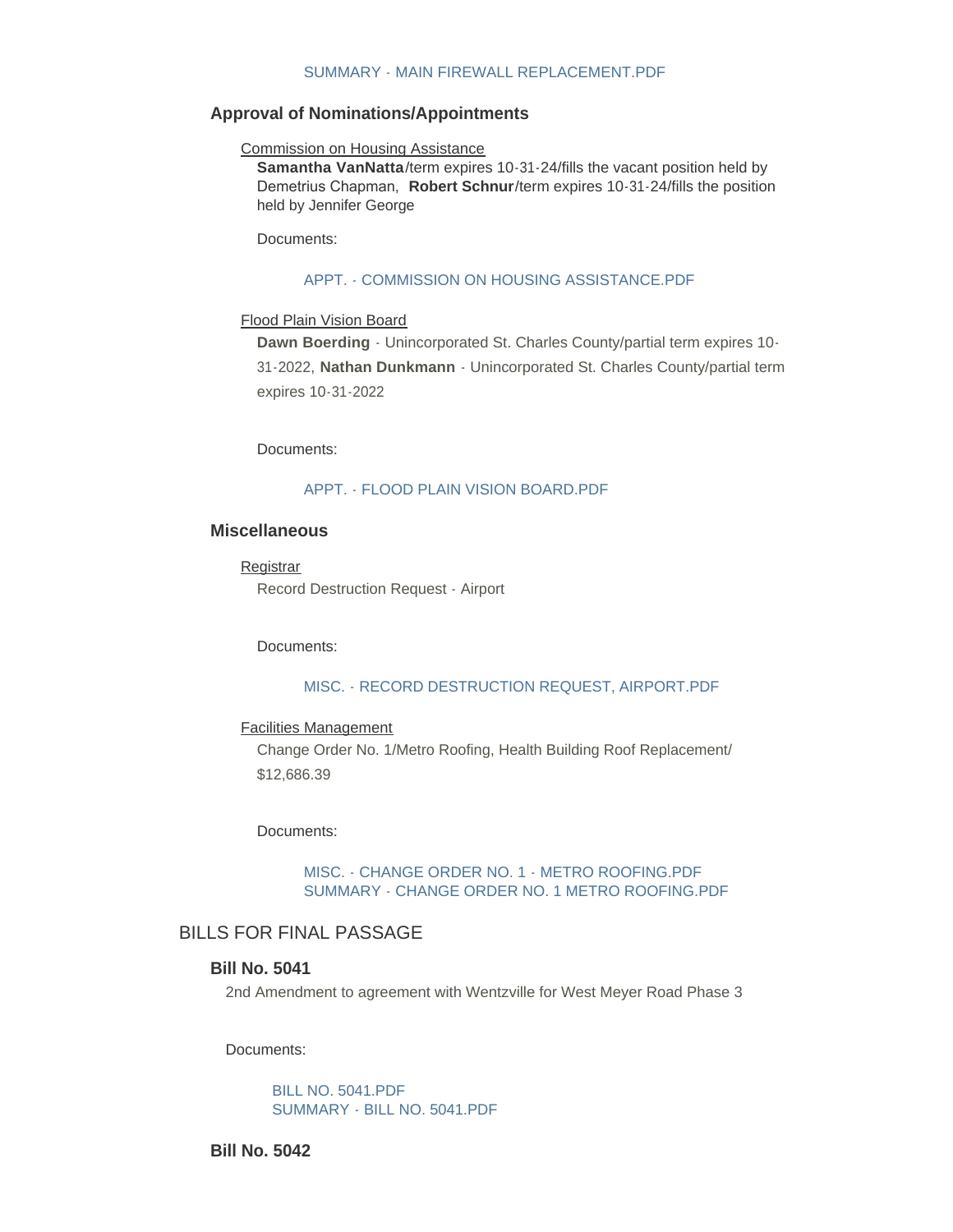Documents:

[BILL NO. 5042.PDF](https://www.sccmo.org/AgendaCenter/ViewFile/Item/10582?fileID=31562) [SUMMARY - BILL NO. 5042.PDF](https://www.sccmo.org/AgendaCenter/ViewFile/Item/10582?fileID=31563)

# **Bill No. 5043**

CMAQ agreement with MHTC funding traffic signal optimization on Muegge Rd.

Documents:

[BILL NO. 5043.PDF](https://www.sccmo.org/AgendaCenter/ViewFile/Item/10583?fileID=31564) [SUMMARY - BILL NO. 5043.PDF](https://www.sccmo.org/AgendaCenter/ViewFile/Item/10583?fileID=31565)

# **Bill No. 5044**

Agreement with the city of O'Fallon funding the N. Cool Springs Bridge replacement

Documents:

[BILL NO. 5044.PDF](https://www.sccmo.org/AgendaCenter/ViewFile/Item/10584?fileID=31566) [SUMMARY - BILL NO. 5044.PDF](https://www.sccmo.org/AgendaCenter/ViewFile/Item/10584?fileID=31567)

# BILLS FOR INTRODUCTION

### **Bill No. 5045**

RZ21-20, Rezone land from A to RF/Robert Pendergrass/north of Hwy B just east of Hwy C

Documents:

[BILL NO. 5045.PDF](https://www.sccmo.org/AgendaCenter/ViewFile/Item/10613?fileID=31656) [SUMMARY - BILL NO. 5045.PDF](https://www.sccmo.org/AgendaCenter/ViewFile/Item/10613?fileID=31657)

# **Bill No. 5046**

PRE21-18 - Approving the Preliminary Plat for Autumn Hollow/910 E Hwy N

Documents:

[BILL NO. 5046.PDF](https://www.sccmo.org/AgendaCenter/ViewFile/Item/10614?fileID=31658) [SUMMARY - BILL NO. 5046.PDF](https://www.sccmo.org/AgendaCenter/ViewFile/Item/10614?fileID=31659)

# **Bill No. 5047**

Approving agreement with MHTC for participation in the Federal Highway Administration's Allocated Work Zone Data Exchange Demonstration grant program

Documents: